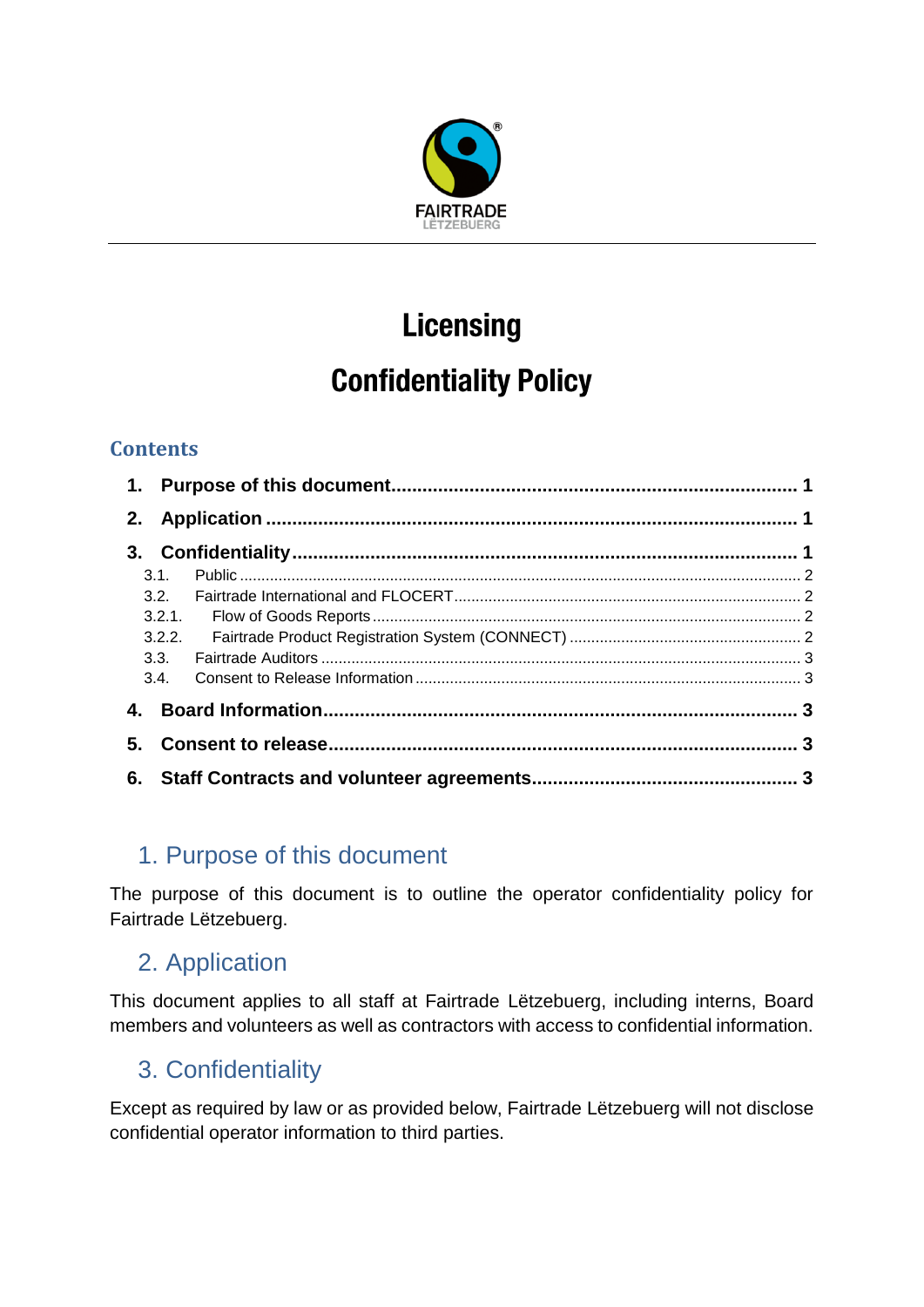

Confidential Information does not include any information that is or becomes generally available to the public other than as a result breach of this policy.

#### <span id="page-1-0"></span>3.1. Public

The following information may be disclosed to the public.

3.1.1. Operator Lists

Operator lists contain the name of the Operator, contact information and information regarding scope and status of its certification or licensing status. It does not include the details of the certification decision.

#### 3.1.2. Aggregated Purchases and Sales Information

Information about Fairtrade Certified purchases and sales including financial benefits to Fairtrade Certified Producers may be published in aggregated figures in a way that does not indicate the name of the Operator.

#### <span id="page-1-1"></span>3.2. Fairtrade International and FLOCERT

Fairtrade Lëtzebuerg will share the following information with Fairtrade International, National Fairtrade Organisations, Fairtrade Marketing Organisations and FLOCERT so far as it is necessary to maintain the smooth functioning of Fairtrade Licensing and Certification.

#### <span id="page-1-2"></span>3.2.1.Flow of Goods Reports

This information includes details of stocks, purchases, sales, and manufacturing including Fairtrade prices and premiums paid. Flow of goods reports may be disclosed to Fairtrade International, FLOCERT, National Fairtrade Organisations and Fairtrade Marketing Organisations.

Fairtrade Lëtzebuerg may disclose to buyers of Fairtrade Certified Products sales to them that were reported by other operators.

Fairtrade Lëtzebuerg may disclose to sellers of Fairtrade Certified Products the purchases from them that were reported by other operators.

Fairtrade Lëtzebuerg may disclose flow of goods information to Fairtrade Producer Networks only where this is necessary for the smooth running of the Fairtrade system and where this does not create a conflict of interest.

#### <span id="page-1-3"></span>3.2.2.Fairtrade Product Registration System (CONNECT)

Fairtrade Lëtzebuerg may disclose information in the Fairtrade Product Registration System to Fairtrade International, FLOCERT, National Fairtrade Organisations and Fairtrade Marketing Organisations solely for the purposes of confirming compliance with Fairtrade Standards and Policies or where necessary for the smooth running of the Fairtrade system.